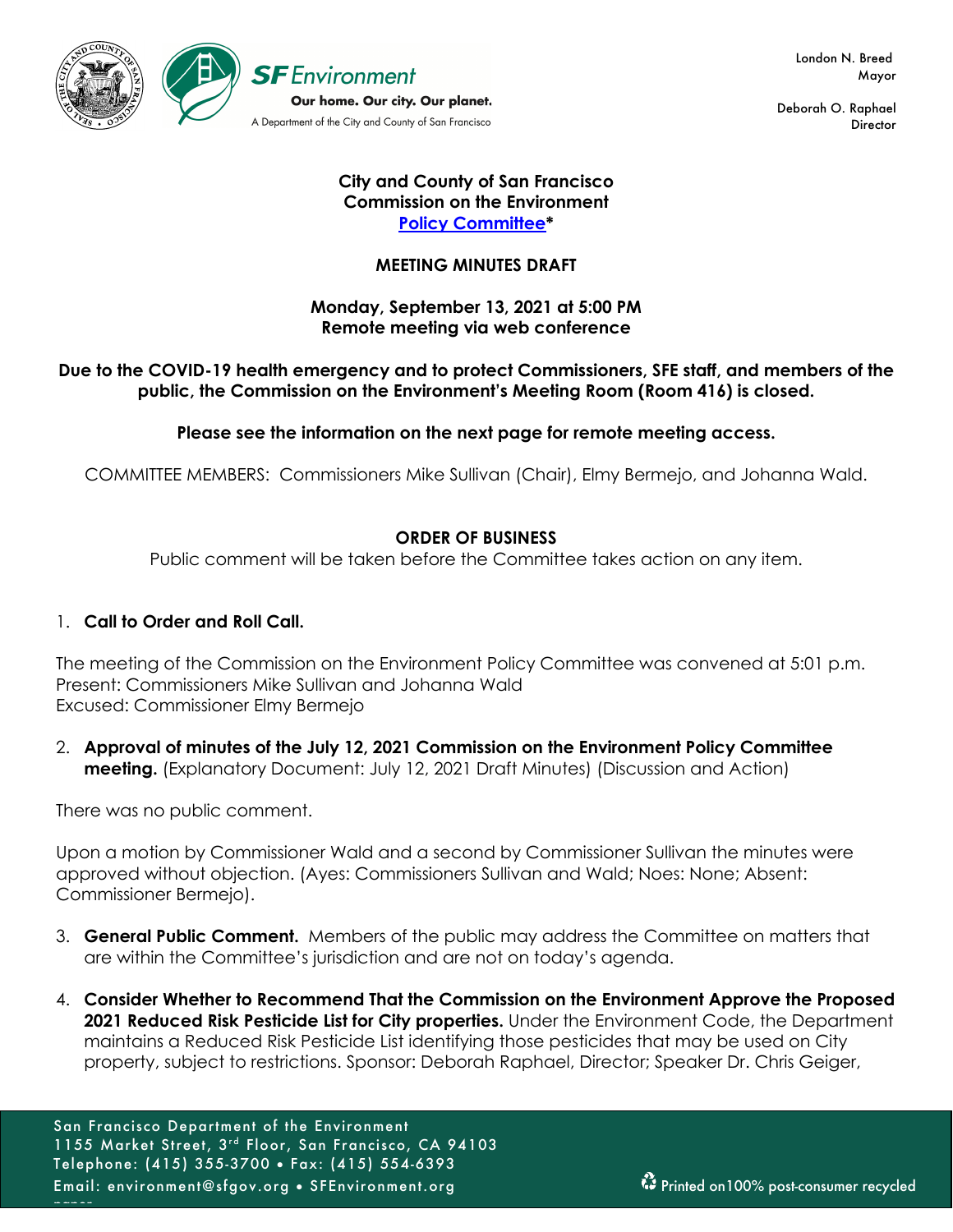Integrated Pest Management Program Manager (Explanatory Documents: Staff Memo, Resolution File No. 2021-04-COE, 2021 Reduced Risk Pesticide List) (Discussion and Possible Action)

Director Raphael introduced the item.

Chris Geiger presented on the Department's Integrated Pest Management program and Reduced Risk Pesticide List.

Jennifer Acton, San Francisco International Airport, presented on the Airport's pest management practices.

DeShelia Mixon, San Francisco Department of Public Works, presented on their rodent abatement and prevention project in UN Plaza.

Chris further discussed changes and updates to the list for 2021.

Commissioner Wald thanked and congratulated the speakers. She said she is pleased with the decline of concerning pesticides and supports adding a new restriction.

Chair Sullivan expressed excitement around all the experimentation that is being done. He also expressed support for the continued decline in Tier 1 substances. Chair Sullivan then asked if there is a known cause of the large increase in Tier 2 and 3 substances.

Chris mentioned that the lack of volunteers and workforce during the pandemic could have contributed to the increase.

Lisa Wayne, San Francisco Recreation and Parks, said that the decrease in Tier 1 has led to an increase and experimentation in Tier 2 and 3 products.

Director Raphael added that the increases would need to be investigated further.

There was no public comment.

A motion by Commissioner Wald and a second by Commissioner Sullivan to recommend that the Commission on the Environment approve the Proposed 2021 Reduced Risk Pesticide List for City properties was approved without objection. (Ayes: Commissioners Sullivan and Wald; Noes: None; Absent: Commissioner Bermejo).

# 5. **Director's Update.** Deborah Raphael, Director (Discussion)

Director Raphael gave an update on the Construction and Demolition Ordinance, research into funding for the Climate Action Plan, the Department's Strategic Plan, and the EPA's Local Government Advisory Committee.

Chair Sullivan congratulated Director Raphael on her appointment to the EPA's Local Government Advisory Committee.

There was no public comment.

6. **New Business/Future Agenda Items.** Charles Sheehan, Chief Policy and Public Affairs Officer (Discussion)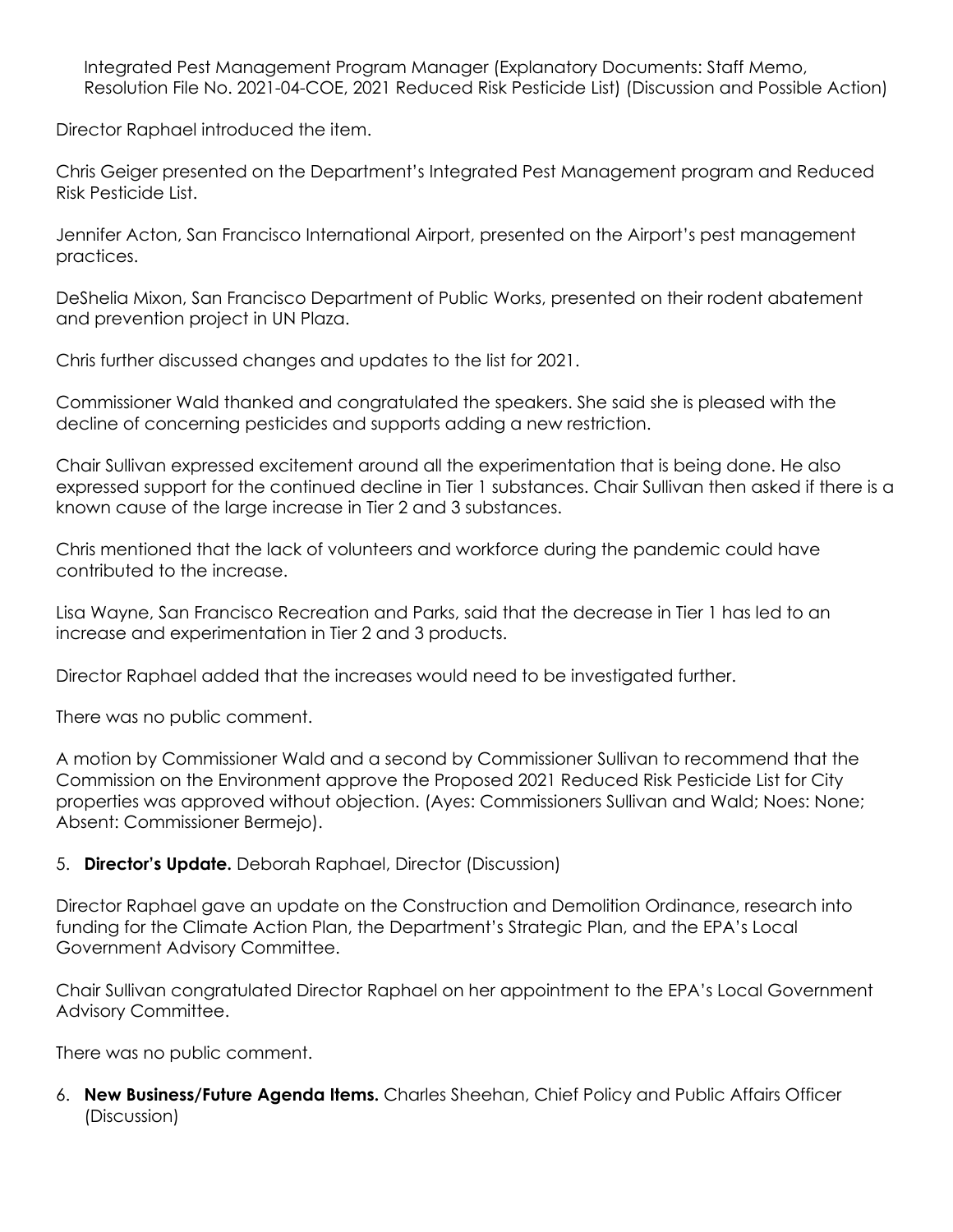Charles reviewed upcoming meeting dates for the Commission on September 28th, Policy Committee on October 4<sup>th</sup>, and Operations Committee on October 20<sup>th</sup>. He mentioned potential future agenda items including food waste.

There was no public comment.

# **7. Adjournment.**

The meeting was adjourned at 6:30pm.

**The next meeting of the Commission on the Environment Policy Committee is scheduled for Monday October 4, 2021, at 5:00 p.m. In compliance with the San Francisco Health Officer's Order No. C19-07 directing all individuals to "shelter in place," and in compliance with the Mayor's emergency orders regarding the conduct of City meetings, public meetings of the Commission on the Environment and its committees will continue on a remote conferencing basis only at this time.**

**Find out about upcoming deadlines, public hearings and meetings. Search the SFEnvironronment.org website archived minutes and agenda**

\*If a quorum of the Commission on the Environment is present, it will constitute a Special Meeting of the Commission on the Environment. The Commission Affairs Manager shall make a note of it in the minutes, and discussion shall be limited to items noticed on this agenda.

# **Remote Access to Information and Participation**

This meeting will be held remotely using video conferencing, through the WebEx Meetings platform, and by telephone for members of the public who are unable to attend using computers or smart devices.

# **Attending the Meeting: Watch or Listen**

Members of the public have the following options for attending the meeting:

Option 1: Watch the meeting using a computer or smart device by clicking on the following link:

# https://ccsf.webex.com/ccsf/onstage/g.php?MTID=ef4351c60453004e7ca87ae4298babf1e

- If you are able to and would like to watch via your computer, please follow these instructions: i) Click on the link above; ii) Enter your first name, last name, and email address if desired; iii) Click "Join by Browser" (directly beneath the "Join Now" button);
- If you are able to watch via your smart mobile device: i) Download the Webex Meetings application; ii) Click on the link above; iii) Click "Join"; iv) Enter your name and email; v) Click "Ready to Join".

Option 2: Join the meeting by phone if you do not have access to a computer or smart device. Dial: **415-655-0001** and then enter the Access Code: **146 499 4444**

# **Participating During Public Comment**

Members of the public will have opportunities to participate during public comment. The public is asked to wait for the particular agenda item before making a comment on that item. Comments will be addressed in the order they are received. When the moderator announces that the Committee is taking public comment, members of the public can: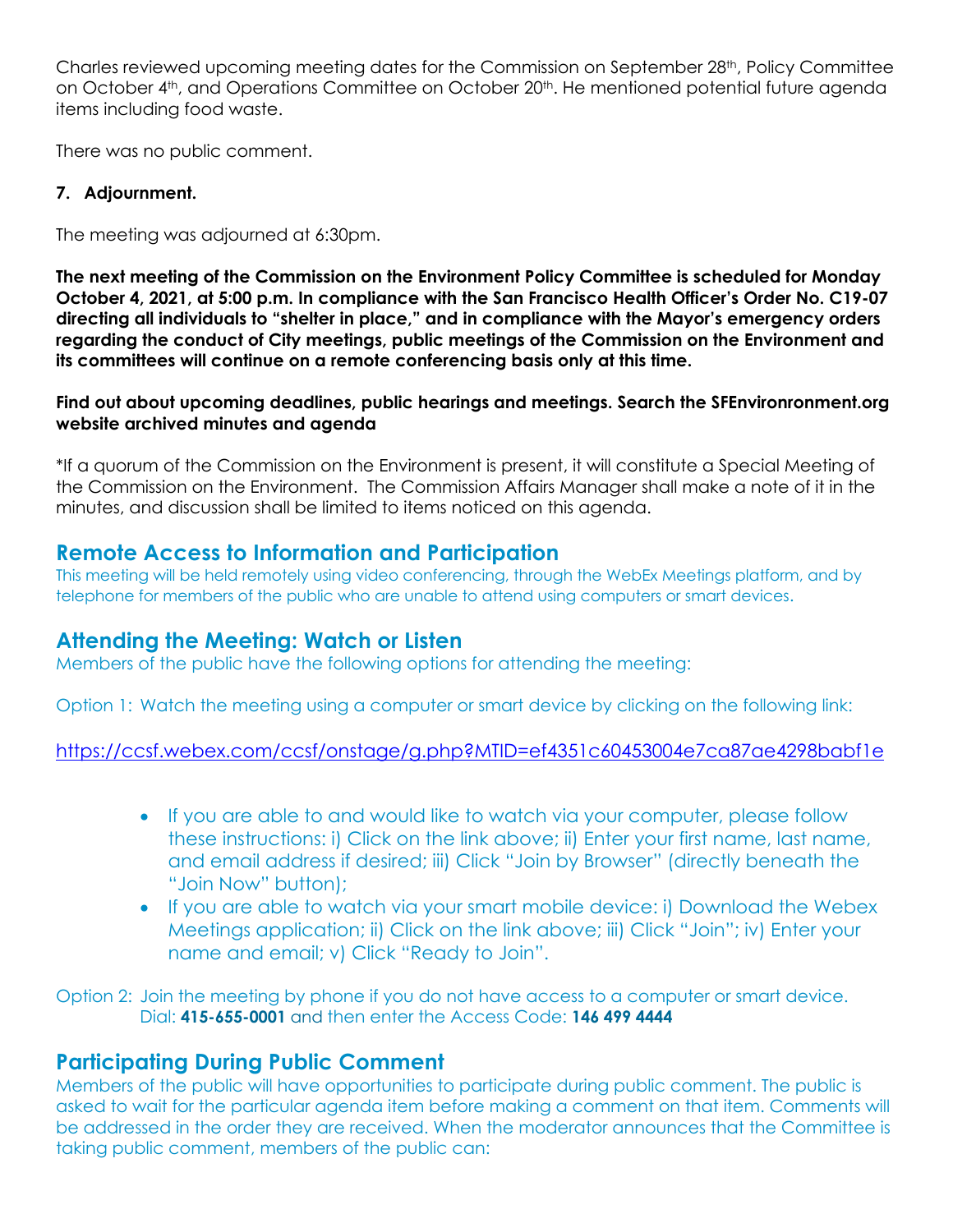# Dial: **415-655-0001** and then enter the Access Code: **146 499 4444**

1) Participate over the phone by pressing \*3 (this step is very important, as it will activate the "Raise Hand" icon in the Participant window).

Depending on the number of people also in line ahead of you, you may have to wait before it is your opportunity to speak. When it is your turn, you will be notified that your line has been unmuted, and it will be your opportunity to speak. Your line will be muted again when your allotted time expires.

In accordance with Governor Gavin Newsom's statewide order for all residents to "Stay at Home" and the numerous local and state proclamations, orders and supplemental directions - aggressive directives have been issued to slow down and reduce the spread of the COVID-19 virus. Copies of explanatory documents are available at 1) on the Commission's website http://www.sfenvironment.org/commission; (2) upon request to the Commission Affairs Officer, at telephone number 415-355-3709, or via e-mail at katie.chansler@sfgov.org.

# **Important Information**

The ringing of and use of cell phones, pagers and similar sound-producing electronic devices are prohibited at this meeting. Please be advised that the Chair may order the removal from the meeting room of any person(s) responsible for the ringing or use of a cell phone, pager, or other similar sound-producing electronic devices.

NOTE: Persons unable to attend the meeting may submit to the Committee, by the time the proceedings begin, written comments regarding the agenda items above. These comments will be made a part of the official public record and shall be brought to the attention of Committee Members. Any written comments should be sent to: Commission Affairs Officer, Department of the Environment, 1455 Market Street, Suite 1200, San Francisco, CA 94103 by 5:00 p.m. on the day prior to the hearing. Comments that cannot be delivered to the Commission Affairs Officer by that time may be taken directly to the hearing at the location above. When bringing handouts to meetings, please photocopy on both sides of the paper and try to use post-consumer recycled or tree-free paper. Also, please bring sufficient copies of handouts for the Committee, the Commission Affairs Officer and the public.

# **Public Comment**

At this time, members of the public may address the Committee on items of interest that are within the subject matter jurisdiction of the Committee but are not on today's agenda. Public comment will be taken following each agendized item. Each member of the public may address the Committee for up to three minutes, unless otherwise announced by the President. If it is demonstrated that the comments by the public will exceed 15 minutes, the President may continue Public Comment to another time during the meeting.

The Brown Act forbids the Committee from taking action or discussing any item or issue not appearing on the posted agenda. This rule applies to issues raised in public comment as well. In response to public comment, not on an agendized item, the Committee is limited to:

1. Briefly responding to statements made or questions posed by members of the public, or

2. Request staff to report back on a matter at a subsequent meeting, or

3. Directing staff to place the item or issue on a future agenda (Government Code Section 54954.2(a).)

# **Disability Access**

Commission on the Environment Committee meetings will be held at City Hall, Room 421 in the Civic Center Area. City Hall is accessible to persons using wheelchairs and other assistive mobility devices.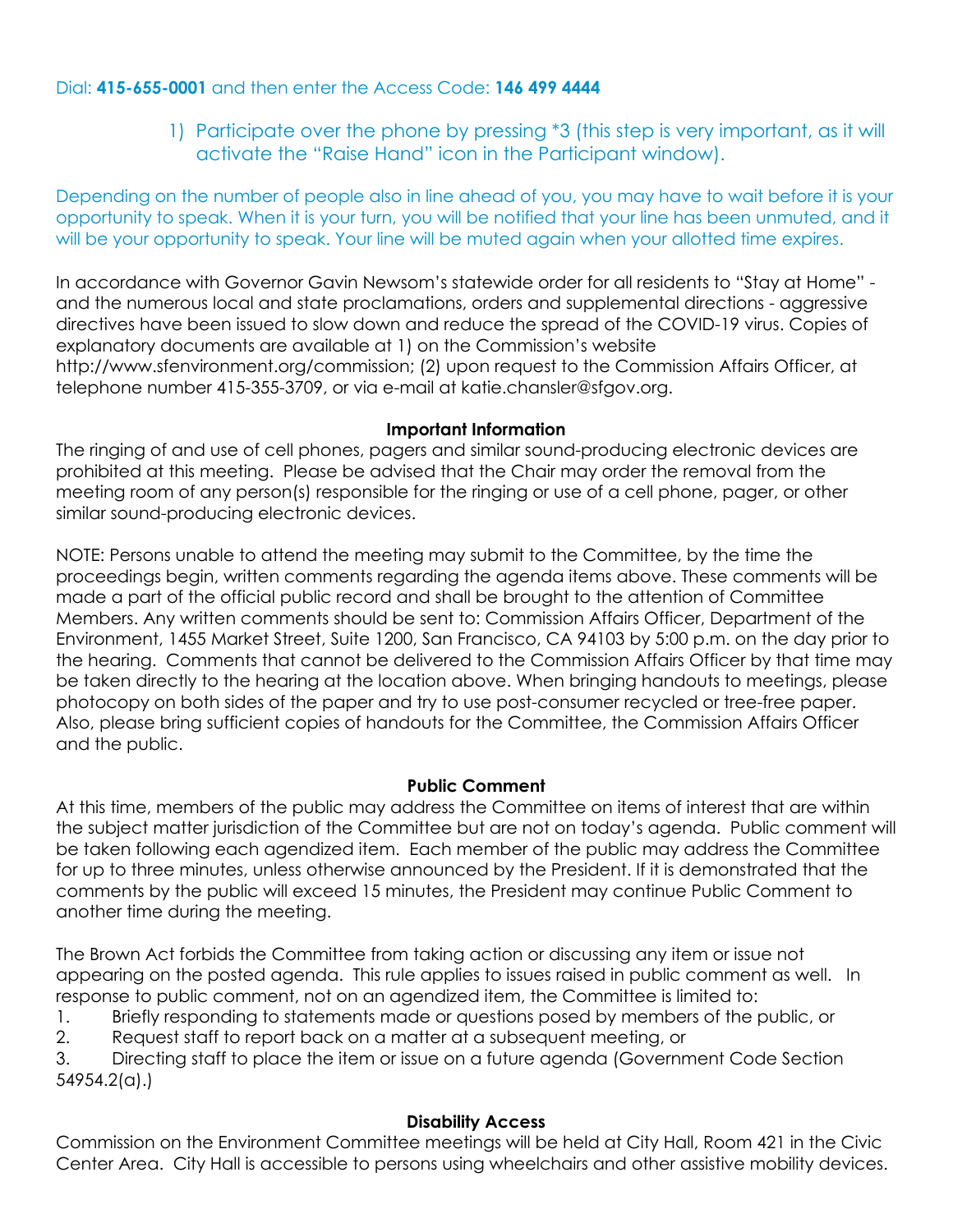Ramps are available at the Grove, Van Ness and McAllister entrances. The closest accessible BART station is the Civic Center Station at United Nations Plaza and Market Street. Accessible MUNI lines serving this location are: #71 Haight/Noriega and the F Line to Market and Van Ness and the Metro Stations at Van Ness and Market and at Civic Center. For information about MUNI accessible services call (415) 923-6142. There is accessible curbside parking adjacent to City Hall on Grove Street and Van Ness Avenue and in the vicinity of the Veterans Building at 401 Van Ness Avenue adjacent to Davies Hall and the War Memorial Complex.

In order to assist the City's efforts to accommodate persons with severe allergies, environmental illnesses, multiple chemical sensitivity or related disabilities, attendees at public meetings are reminded that other attendees may be sensitive to various chemical based products. Please help the City accommodate these individuals. Individuals with chemical sensitivity or related disabilities should call the Mayor's Office on Disability at (415) 554-6789 or (415) 554-6799 (TTY) for additional information.

The following services are available on request 72 hours prior to the meeting; except for Monday meetings, for which the deadline shall be 4:00 p.m. of the last business day of the preceding week: For American sign language interpreters or the use of a reader during a meeting, a sound enhancement system, and/or alternative formats of the agenda and minutes, please contact Katie Chansler at (415) 355-3709 to make arrangements for the accommodation. Late requests will be honored, if possible.

#### **Language Access**

Per the Language Access Ordinance (Chapter 91 of the San Francisco Administrative Code), Chinese, Spanish and or Filipino (Tagalog) interpreters will be available upon requests. Meeting Minutes may be translated, if requested, after they have been adopted by the Commission. Assistance in additional languages may be honored whenever possible. To request assistance with these services please contact the Commission Affairs Officer at 415-355-3709 or katie.chansler@sfgov.org at least 48 hours in advance of the hearing. Late requests will be honored if possible.

#### **語言服務**

根據語言服務條例(三藩市行政法典第91章),中文、西班牙語和/或菲律賓語 (泰加洛語)傳譯人員在收到要求 後將會提供傳譯服務。翻譯版本的會議記錄可在委員會通過後透過要求而提供。其他語言協助在可能的情況下也 將可提供。上述的要求,請於會議前最少48小時致電 415-355-3709或電郵至katie.chansler@sfgov.org向委員 會秘書提出。逾期提出的請求,若可能的話,亦會被考慮接納。

#### **Acceso A Idioma**

De acuerdo con la Ordenanza de Acceso a Idiomas "Language Access Ordinance" (Capítulo 91 del Código Administrativo de San Francisco "Chapter 91 of the San Francisco Administrative Code") intérpretes de chino, español y/o filipino (tagalo) estarán disponibles de ser requeridos. Las minutas podrán ser traducidas, de ser requeridas, luego de ser aprobadas por la Comisión. La asistencia en idiomas adicionales se tomará en cuenta siempre que sea posible. Para solicitar asistencia con estos servicios favor comunicarse con el Secretario de la Comisión al 415-355-3709,

o katie.chansler@sfgov.org por lo menos 48 horas antes de la reunión. Las solicitudes tardías serán consideradas de ser posible.

#### **Access Sa Wika**

Ayon sa Language Access Ordinance (Chapter 91 ng San Francisco Administrative Code), maaaring mag-request ng mga tagapagsalin sa wikang Tsino, Espanyol, at/o Filipino (Tagalog). Kapag hiniling, ang mga kaganapan ng miting ay maaring isalin sa ibang wika matapos ito ay aprobahan ng